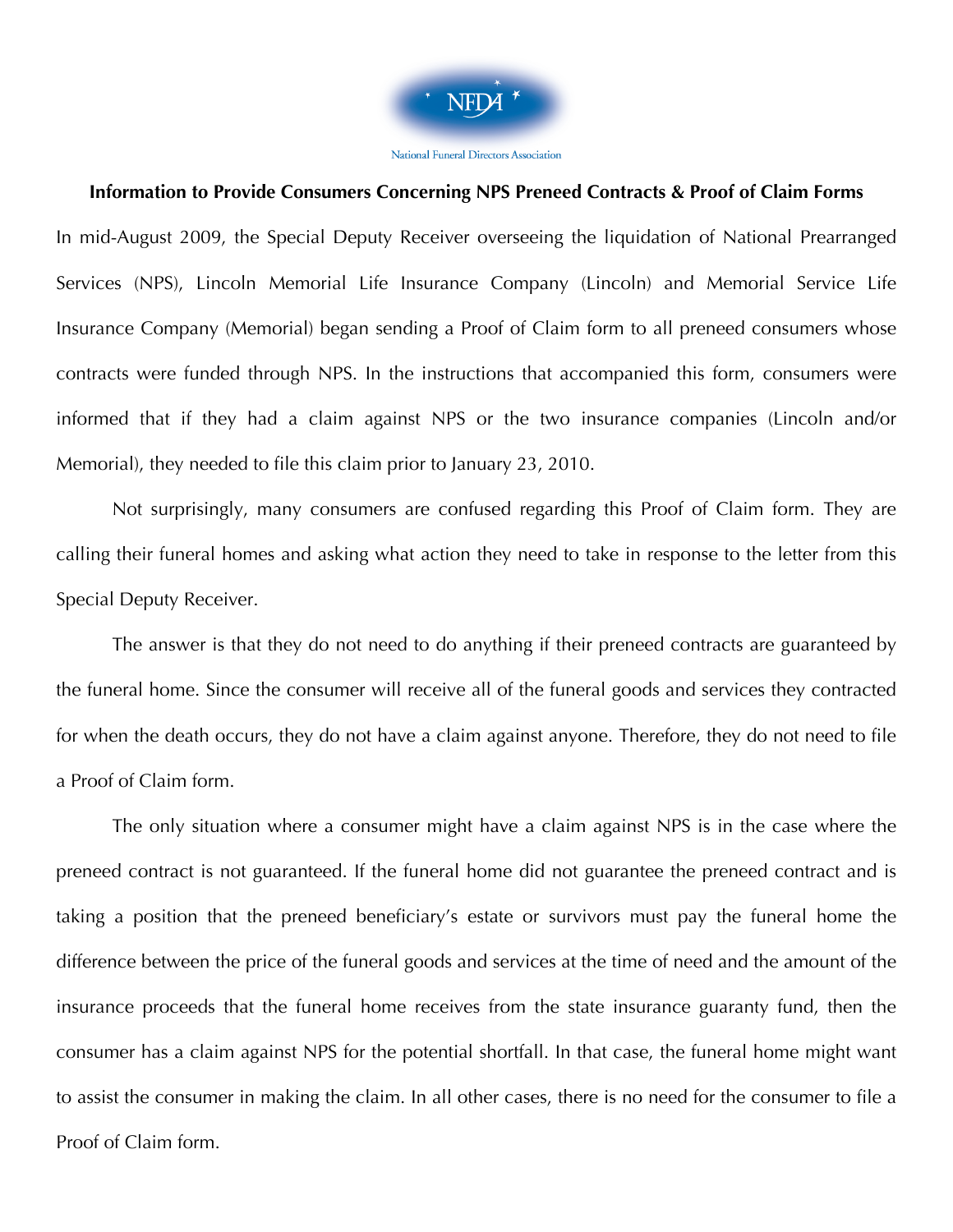For those funeral homes that wish to inform their NPS preneed contract holders of this fact, NFDA has prepared a sample letter, which you can find on pages 3-4 of this PDF. *Please send this letter only to those consumers holding guaranteed-price preneed contracts.* Since this sample letter explains that the funeral home will honor the guaranteed price provisions of the contract, the funeral home should *not* send this letter to consumers if the preneed contract will not be guaranteed by the funeral home.

If you decide to use this sample letter, you will need to customize it by inserting the name of your funeral home on the blank lines. Also, if you have any restrictions on your price guarantee, you must modify this sample letter so it does not incorrectly describe what is and is not covered by the price guarantee.

Texas funeral homes should use the sample letter specially prepared for funeral homes in Texas (see pages 5-6) whose contracts were funded through Memorial and not through Lincoln.

NFDA members with questions regarding this matter may contact NFDA General Counsel Scott Gilligan at 513-871-6332 free of charge, another benefit of NFDA membership.

*Note: You may copy the sample letter text on pages 3 and 5 from within this PDF and paste it into a word processing program in order to customize it.*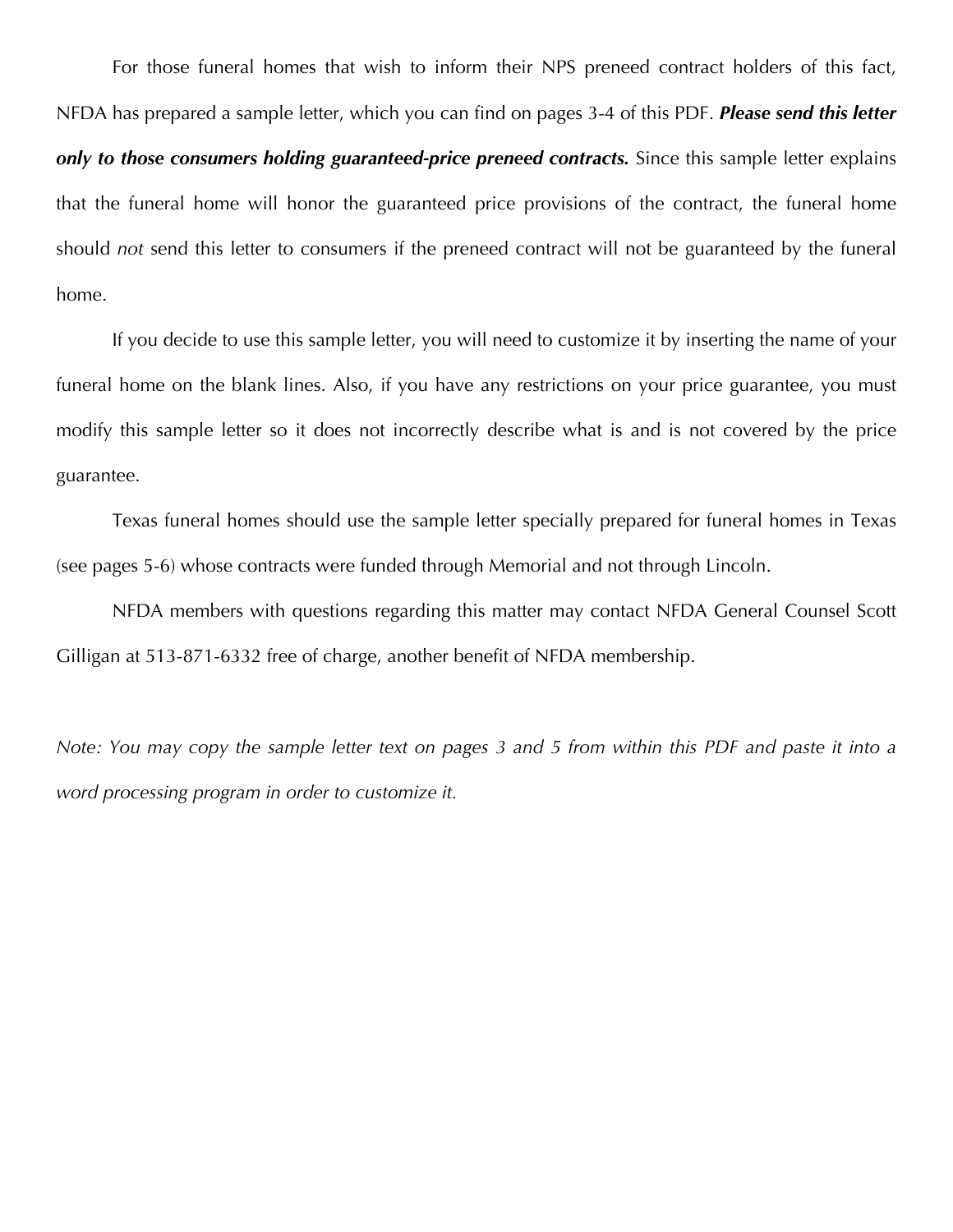### **[***NFDA's Sample Letter to NPS Preneed Consumers in All States – Other Than Texas***]**

Dear \_\_\_\_\_\_\_\_\_\_\_\_\_\_\_: [*Insert Name of Contract Holder*]

As one of our valued preneed contract holders, **As a struggler in the** *IInsert Name of Funeral Home*] wants to provide you with information concerning funding for the preneed contract that you have with us. In the past few days, you might have received a letter from the Special Deputy Receiver from the state of Texas that is liquidating National Prearranged Services (NPS), Memorial Service Life Insurance Company and Lincoln Memorial Life Insurance Company. The letter would have informed you that you have a possible claim against these companies and that the deadline for making the claim is January 23, 2010. Consumers who have received this letter are often puzzled by what, if anything, they need to do.

**Plain and simply, the answer is that you do** *not* **need to do anything in response to this letter.**  The prices for the funeral merchandise and services provided for in your preneed contract with \_\_\_\_\_\_\_\_\_\_\_\_\_\_\_\_\_ [*Insert Name of Funeral Home*] are guaranteed and will be carried out in accordance with the contract. You do not need to be concerned in any respect regarding your preneed contract or this letter from the Special Deputy Receiver.

The funds that you paid us when you signed the preneed contract were used to purchase a life insurance policy through Lincoln Memorial Life Insurance Company. The purchase of an insurance policy is the most common method of funding preneed funeral contracts. When the beneficiary of the policy dies, the proceeds of the policy are paid by the insurance company to the funeral home that provides funeral services for the beneficiary.

Earlier this year, the state of Texas took over Lincoln Memorial Life Insurance Company because it became insolvent. Fortunately, the insurance policies issued by Lincoln Memorial Life Insurance Company are all guaranteed by state insurance guaranty funds. Therefore, when \_\_\_\_\_\_\_\_\_\_\_\_\_\_\_\_\_\_\_\_\_\_\_\_\_\_\_\_\_\_\_\_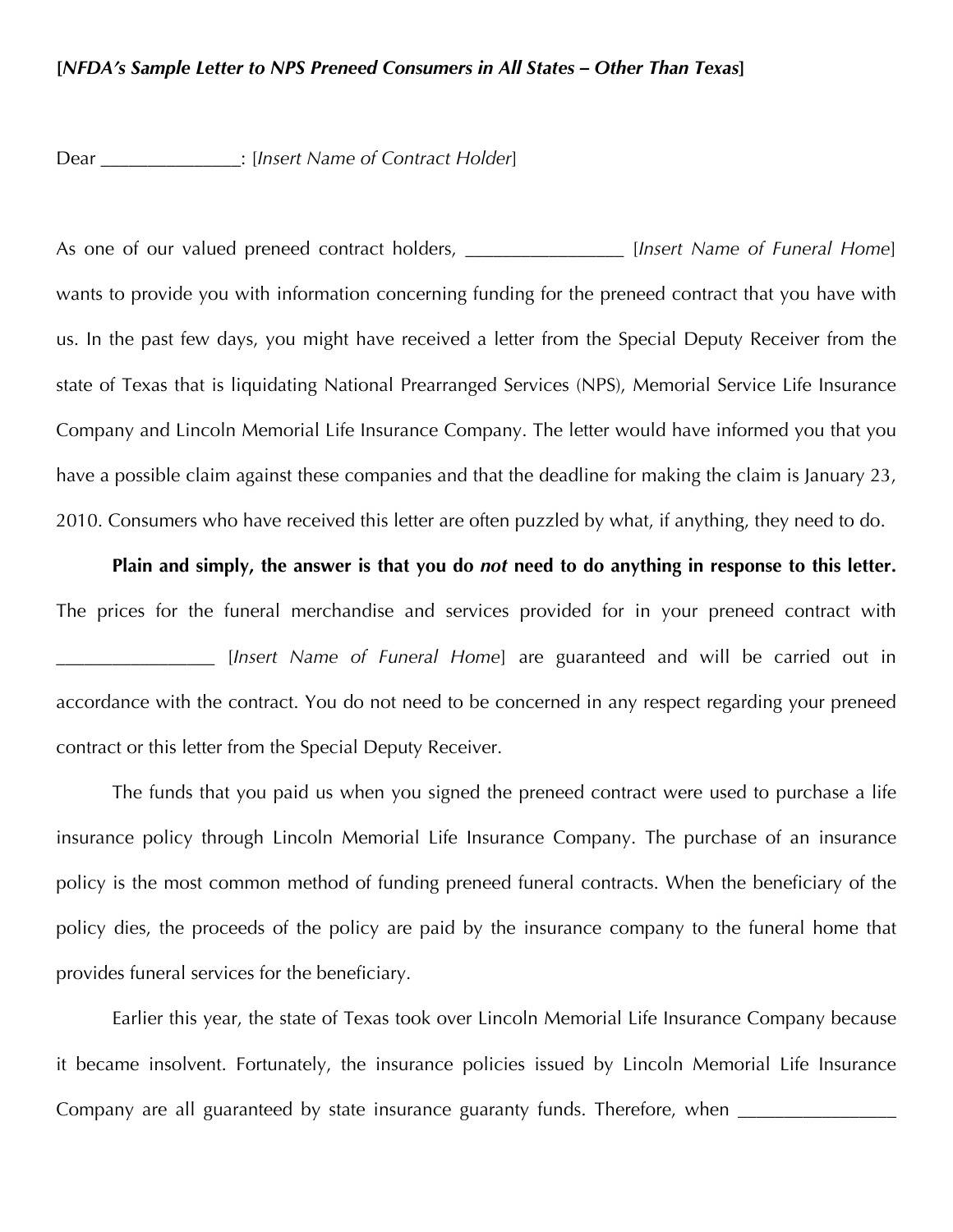[*Insert Name of Funeral Home*] provides the funeral that you have contracted for, we will file a claim with our state Insurance Guaranty Fund and receive the full amount of the insurance policy.

We wanted you to have this information so that you could rest assured that the funeral arrangements you have made will be fully honored and carried out by \_\_\_\_\_\_\_\_\_\_\_\_\_\_\_\_\_ [*Insert Name of Funeral Home*]. If you have any questions or concerns, please feel free to contact us at \_\_\_\_\_\_\_\_\_\_\_\_\_\_\_\_\_ [*Insert funeral home phone number and/or email address*].

Sincerely yours,

## **[ADD NAME/SIGNATURE]**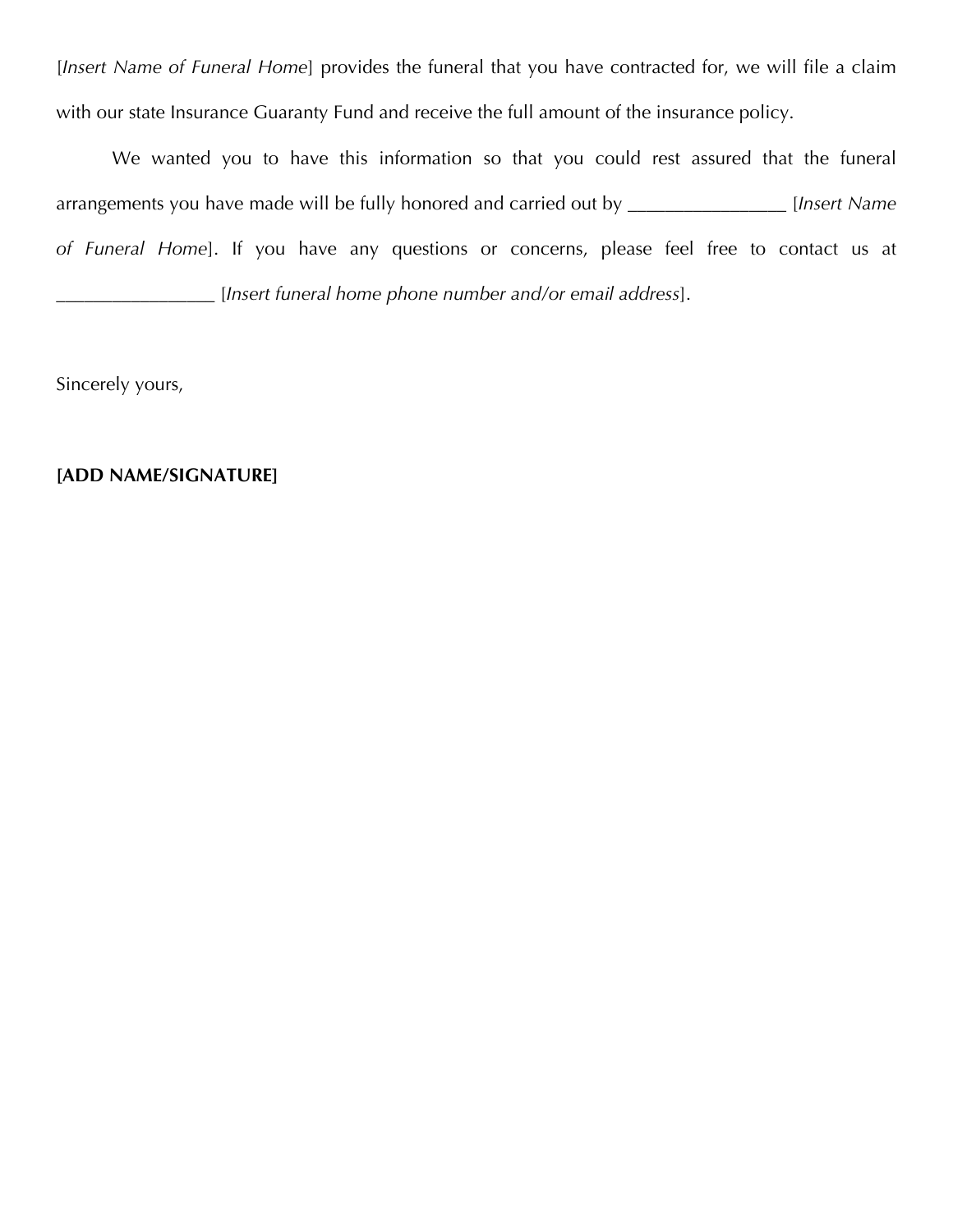### **[***NFDA's Sample Letter to NPS Preneed Consumers for Texas Funeral Homes – ONLY***]**

Dear \_\_\_\_\_\_\_\_\_\_\_\_\_\_\_: [*Insert Name of Contract Holder*]

As one of our valued preneed contract holders, \_\_\_\_\_\_\_\_\_\_\_\_\_\_\_\_\_ [*Insert Name of Funeral Home*] wants to provide you with information concerning the funding for the preneed contract that you have with us. In the past few days, you might have received a letter from the Special Deputy Receiver from the state of Texas that is liquidating National Prearranged Services (NPS), Memorial Service Life Insurance Company and Lincoln Memorial Life Insurance Company. The letter would have informed you that you have a possible claim against these companies and that the deadline for making the claim is January 23, 2010. Consumers who have received this letter are often puzzled by what, if anything, they need to do.

**Plain and simply, the answer is that you do** *not* **need to do anything in response to this letter.**  The prices for the funeral merchandise and services provided for in your preneed contract with \_\_\_\_\_\_\_\_\_\_\_\_\_\_\_\_\_ [*Insert Name of Funeral Home*] are guaranteed and will be carried out in accordance with the contract. You do not need to be concerned in any respect regarding your preneed contract or this letter from the Special Deputy Receiver.

The funds that you paid us when you signed the preneed contract were used to purchase a life insurance policy through Memorial Service Life Insurance Company. The purchase of an insurance policy is the most common method of funding preneed funeral contracts. When the beneficiary of the policy dies, the proceeds of the policy are paid by the insurance company to the funeral home that provides funeral services for the beneficiary.

Earlier this year, the state of Texas took over Memorial Service Life Insurance Company because it became insolvent. Fortunately, the insurance policies issued by Memorial Service Life Insurance Company are all guaranteed by the Texas Insurance Guaranty Fund Association. Therefore, when